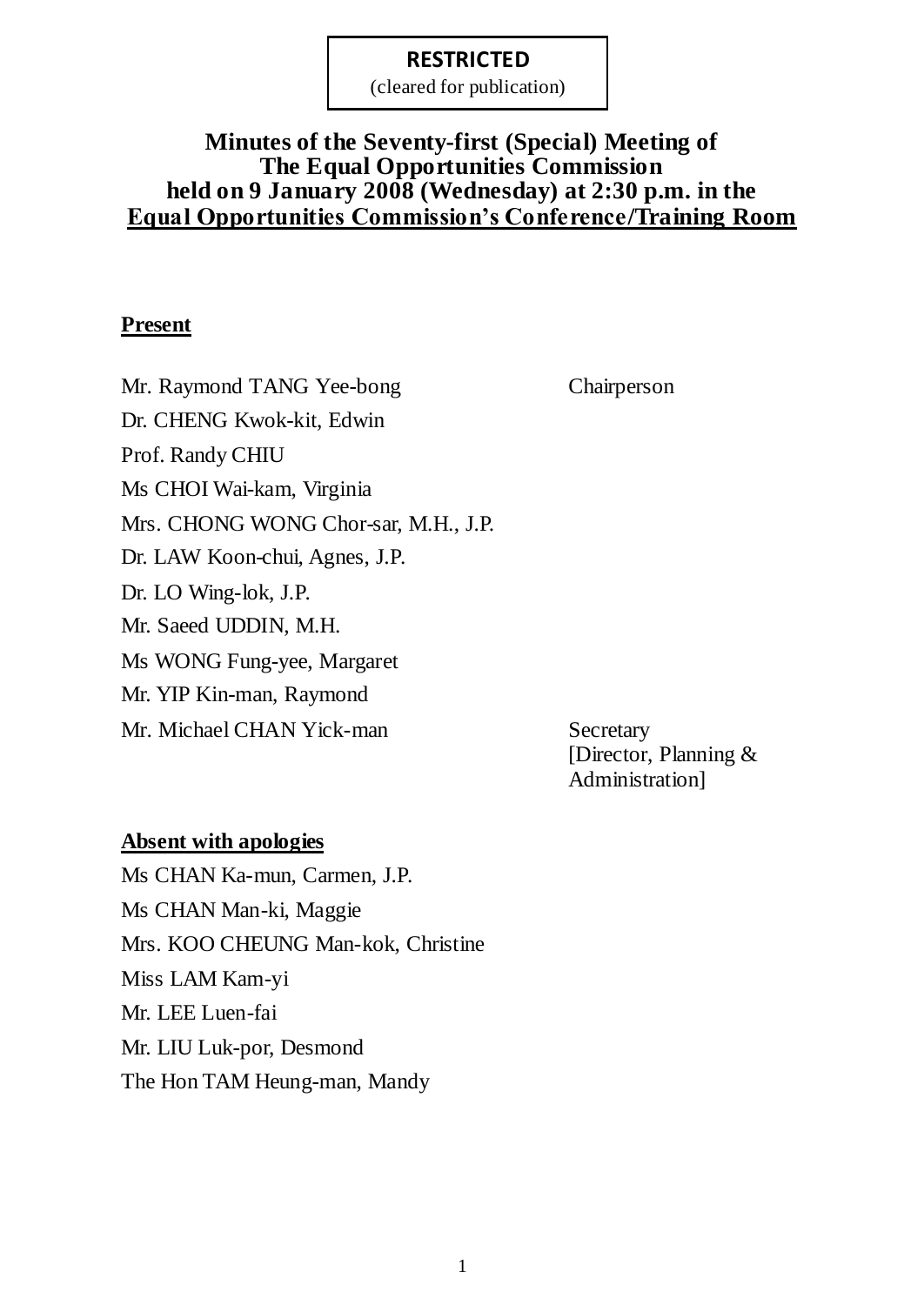(cleared for publication)

# **In attendance**

Mr. Herman POON Lik-hang Chief Legal Counsel [CLC] Ms Mariana LAW Acting Head, Corporate

Mr. Joseph LI Siu-kwai Director, Operations [D(Ops)] Dr. Ferrick CHU Head, Policy and Support [HPR] Communications and Training [Ag. HCCT] Miss Gloria YU Senior Equal Opportunities Officer, Administration &

Personnel [SAP]

# **I. Introduction**

1. The Chairperson (C/EOC) welcomed and thanked all Commission Members (Members) to the  $71<sup>st</sup>$  Meeting which was a Special Meeting convened at short notice upon the verbal request by a Member to discuss the invitation of two more guests from the Mainland to participate in the Seminar on "Our ten years under the DDO – Moving Forward, Changing Cultures" (the Seminar) where Members' approval was sought via circulation of a letter issued by HPR dated 4 January 2008.

2. Apologies for absence were received from Ms CHAN Ka-mun, Carmen, J.P., Ms CHAN Man-ki, Maggie, Mrs. KOO CHEUNG Man-kok, Christine, Miss LAM Kam-yi, Mr. LEE Luen-fai, Mr. LIU Luk-por, Desmond and the Hon TAM Heung-man, Mandy due to clash of meetings/other prior engagements.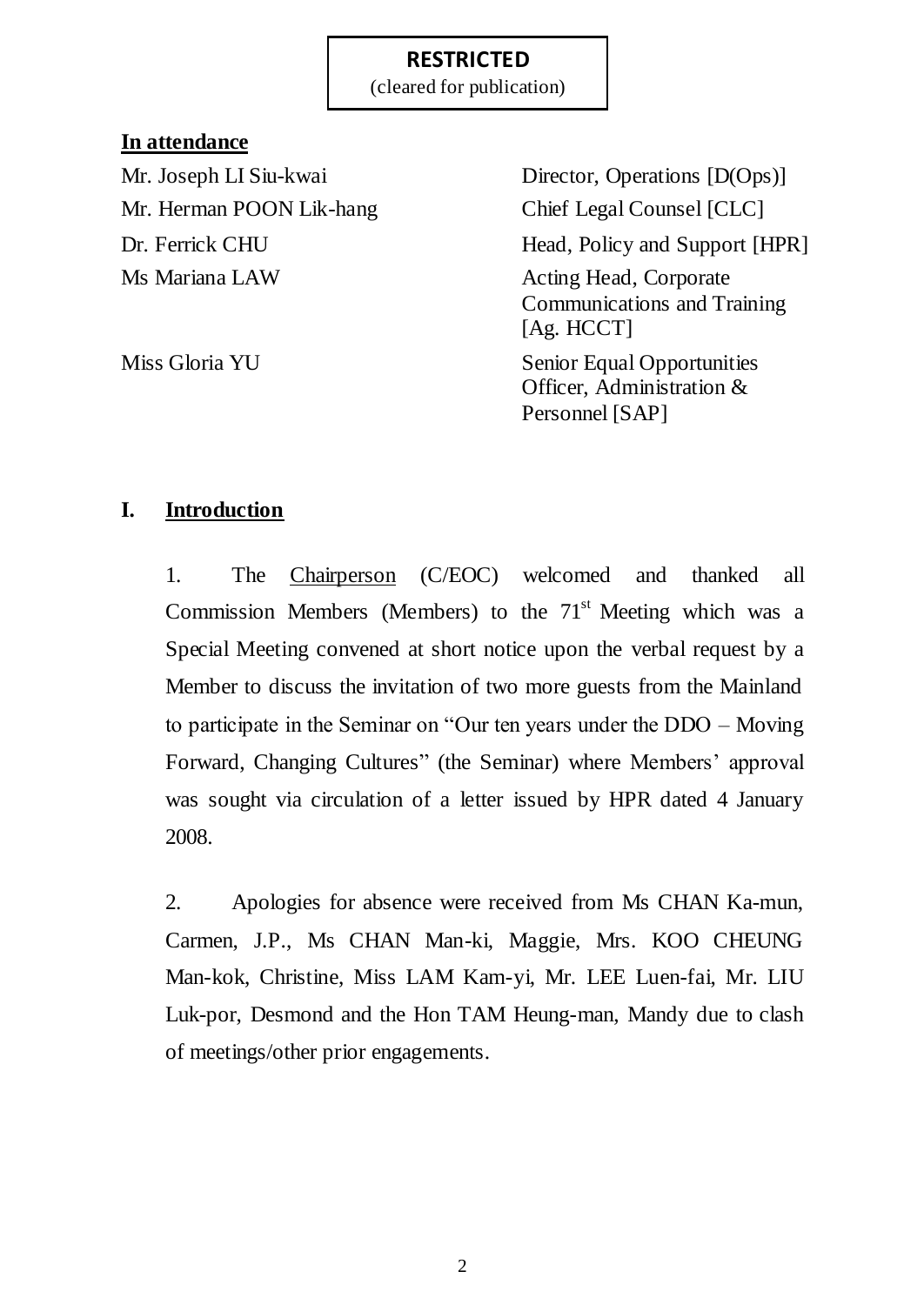(cleared for publication)

# **II. Seminar on "Our ten years under the DDO – Moving Forward, Changing Cultures**

(Agenda Item No. 1)

3. C/EOC informed that in response to the said letter issued on 4 January 2008 seeking Members' approval to invite two more guests from the Mainland to participate in the Seminar, 15 out of 16 Members had supported the invitation. 1 Member had requested discussion of the invitation by the EOC Board in a meeting. Hence, this meeting was convened to discuss the invitation in accordance with the Procedures for Meetings. He then invited Dr. Agnes LAW, who had referred the two guests from the Mainland – Prof. ZHENG Gong-cheng and his assistant Ms XIE Qiong, to provide supplementary information concerning the invitation.

4. Dr. Agnes LAW thanked the Member who had requested for this meeting to be held so that she could explain more about the background of her referred guests. The first 10 guests from the Mainland were referred to HPR pursuant to a decision agreed in an EOC Meeting (68<sup>th</sup>) Meeting held in September 2007) to invite more participants from the Mainland and she was requested by the Meeting to give some thoughts to it in view of her knowledge and contacts in the Mainland. She added that the 10 guests referred were mainly representatives from disability groups or related organizations at the grass-root level or NGOs in China, apart from some representatives from the official authorities.

5. Regarding the 2 additional guests from the Mainland, Dr. LAW said that the Seminar was a very important public educational event for the EOC in which the impact of the Disability Discrimination Ordinance (DDO) since its implementation would be discussed and the way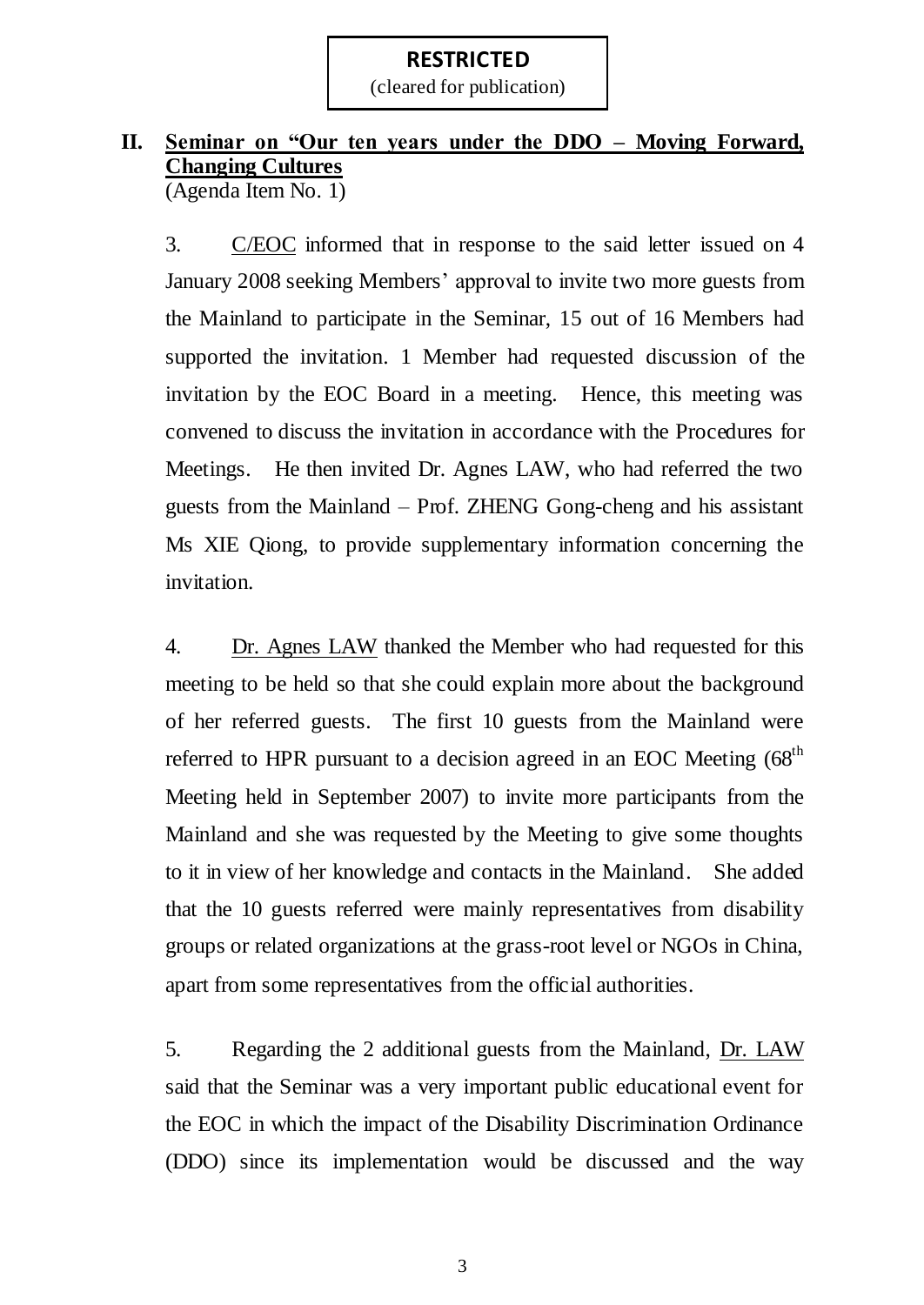(cleared for publication)

forward be considered. As such, a few weeks ago when she came to know of Prof. ZHENG Gong-cheng, who was a scholar as well as a member of the Standing Committee of the Tenth National People's Congress, and tasked with the duties of reviewing the central policies related to the protection of the rights and welfare of persons with disabilities (PWDs) in China through researching into related information in various jurisdictions including Hong Kong, she considered it very worthwhile to invite Prof. ZHENG to speak and share his experience in the Seminar. She therefore initially voiced it out to Prof. ZHENG who agreed to come if invitations were formally extended to him and his assistant. She then discussed the invitations with C/EOC and HPR. As the original approved budget did not include the financial sponsorship to facilitate the participation of Prof. ZHENG and his assistant, Members' approval was therefore sought.

6. The Member who had requested to hold this meeting opined that given Hong Kong's development in this area, the attendance of the two additional guests at the Seminar would only benefit the Mainland and EOC should not provide sponsorship for their participation. Similarly, if EOC staff participated in seminars in the Mainland for the benefit of the EOC, the EOC should bear the expenses.

7. The same Member continued to comment on the letter issued by HPR dated 4 January 2008. With respect to the wordings related to the arrangement and budget of the DDO Seminar which resulted in scaling down the estimated expenses, he said the wordings as described in the letter that there had been "extensive discussion" among Members (in the last meeting) was not accurate, and what actually happened was that the estimates were "subject to critical review and many queries were raised"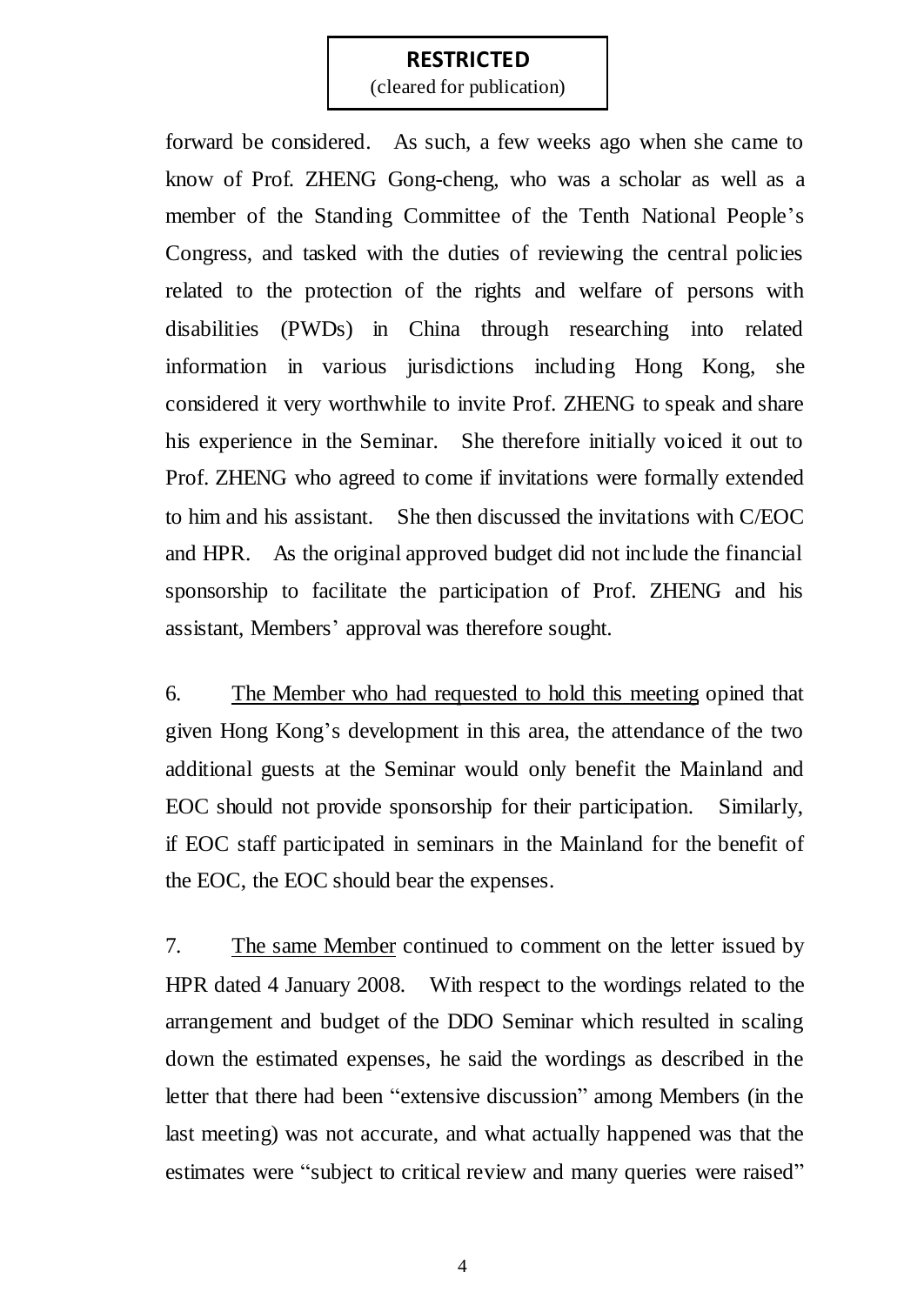(cleared for publication)

by Members in the last meeting. Additionally, on the revised estimates approved earlier by Members via paper circulation, he posed a query on the significant decrease from the original estimate of HK\$500K to HK\$350K and questioned how the original budget was derived. He stated that there were already concerns about providing financial sponsorship to the first 10 invited guests from the Mainland in the last meeting that it was decided that the guests concerned would be asked to more actively participate in the Seminar by taking a leading role in discussions and raising questions. It was on this basis that sponsorship was granted. As such, he found it unreasonable for the EOC office yet to submit two more invitations seeking Members' approval. He added that he would only support financial sponsorship to the Seminar under two principles: i) the EOC was not providing financial support for mere networking or socializing purposes and ii) participants with no significant role to play should not be sponsored. He added that he wished to withdraw his support previously given for sponsoring the 10 invited guests from the Mainland. Moreover, he wished to know the arrangements for the 10 invited guests at the Seminar, such as seating arrangements, their specific role at the seminar and whether any publications or research papers from the guests would be provided for the seminar participants.

8. The same Member continued to express his views on the proposed invitations of the two additional guests from the Mainland of which one of them was proposed to be a co-speaker in one of the sessions in the Seminar. He said that he would like to see the abstract of the co-speaker's speech before giving consideration to the invitation. He also questioned the role of the proposed co-speaker's assistant in the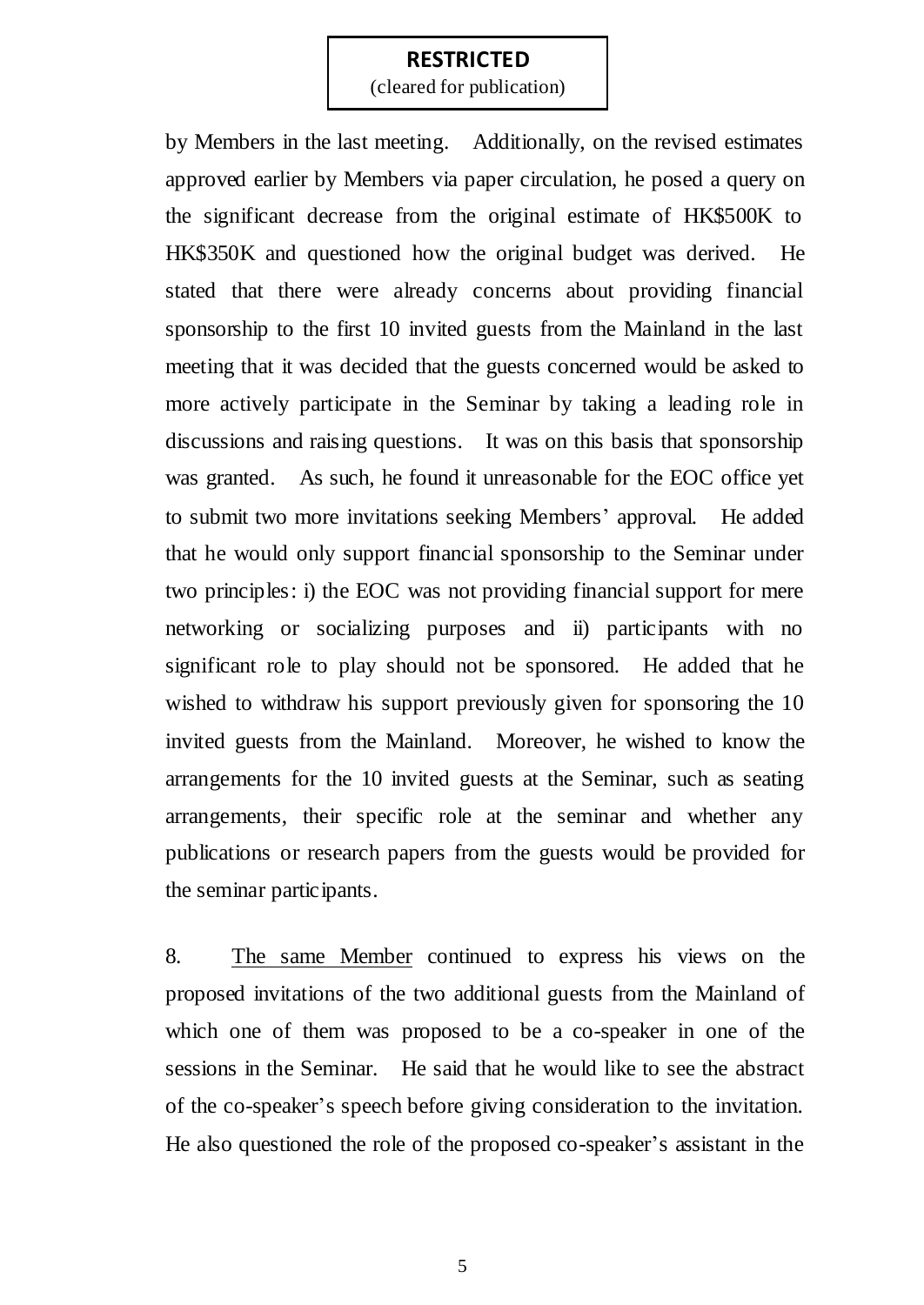(cleared for publication)

Seminar and the need for providing the assistant with financial sponsorship. He commented that if this was not clearly explained, the financial sponsorship to be provided would amount to misuse of public money subject to audit.

9. C/EOC responded that there was a limit to the extent of details that could be given in the letter circulated. Additionally, the letter had stated that on the request of a Member, the HK\$150K reduction in the estimates and the guidelines on provision of travelling expenses and accommodation for guest participants on future occasions would be explained in the next regular EOC Meeting. Regarding the Member's wish to withdraw his support originally given to the invitation of the first 10 Mainland guests, C/EOC said that he could withdraw but the decision had been made based on earlier information provided to Members. Moreover, at the request of some Members in the last meeting, it had been agreed that one of the more senior guests would be invited to conduct a talk at the lunch session so as to provide participants with more related information on the situation in the Mainland. For Prof. ZHENG, it was proposed to invite him to be a co-speaker at the concluding session of the Seminar. The above was arranged in response to Members' requests.

10. A Member said that it was appropriate for Members to raise questions to monitor the organization of the Seminar. On the other hand, she also supported inviting guests from the Mainland as it would bring benefits to all participants of the Seminar through sharing and interactions, and not just confining to delivering of speeches. She opined that the EOC could reflect from this event when organizing future seminars and make every effort to ensure that the money was well spent.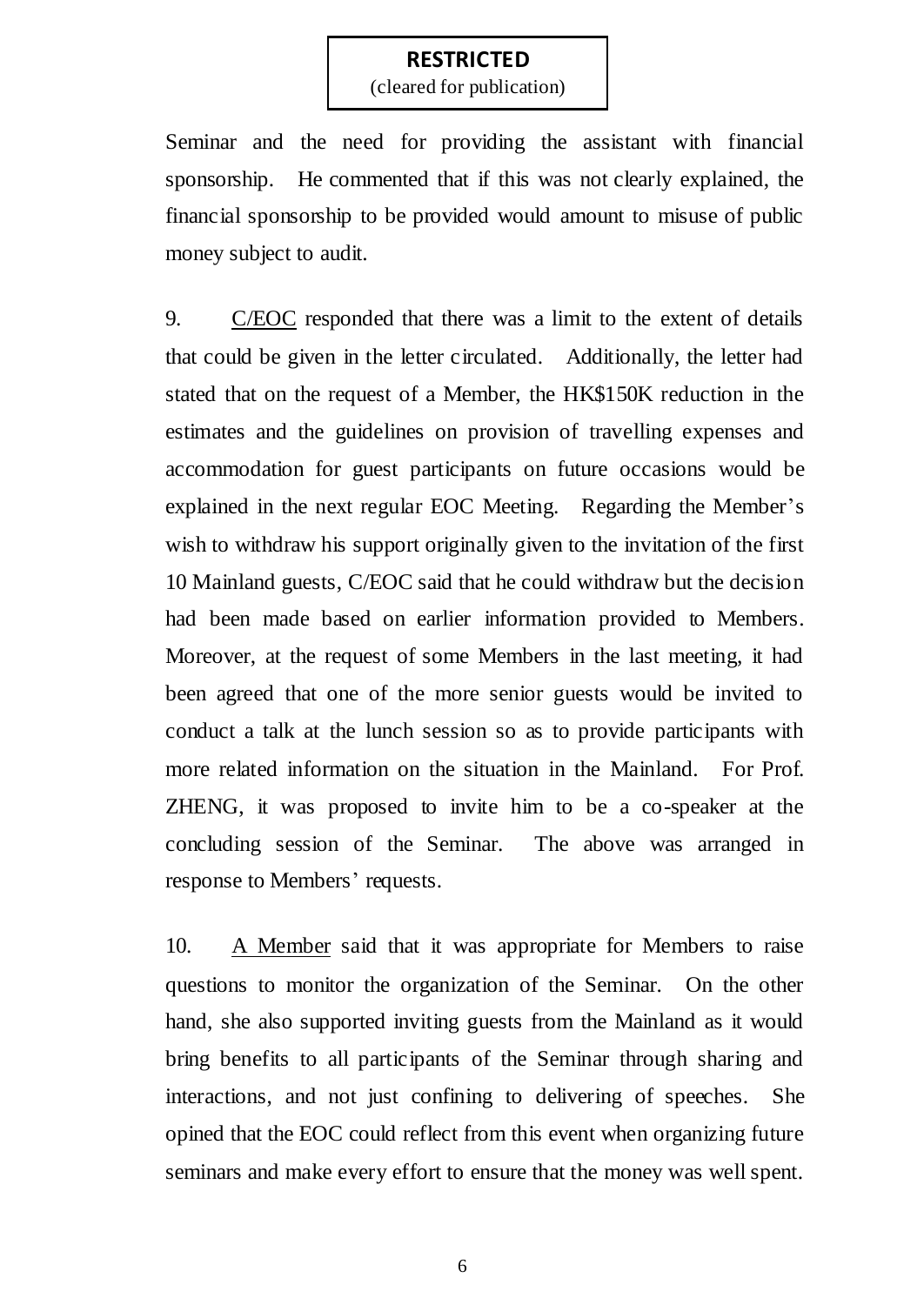(cleared for publication)

With regard to the invitation of the proposed co-speaker's assistant, she would like to first clarify her role before giving consideration.

11. Another Member noted the significant reduction of the estimated budget for the Seminar and said that in future, a more realistic estimate would need to be considered. On the invitation of Prof. ZHENG to the Seminar, she was supportive because from her own participation in conferences and seminars as both speaker and participant, the speakers as well as all other participants would benefit and learn from each other through their different experiences. As regards the assistant, she opined that some form of sponsorship could be considered.

12. A Member expressed that it was not uncommon for invited speakers to bring their assistants to international seminars/conferences as the speakers' role was not just delivering the speeches, but they would also be engaging in preparation for the delivery, in discussions and networking and their assistants could help in all these areas. She believed that both the speaker and his assistant would bring value to the Seminar; accordingly, she was in support of the invitations.

13. The Member who had requested to hold this meeting said whether it was appropriate to invite a particular speaker would depend on the benefit that the person would bring to the seminar and, for example, the availability of the abstract of the subject to be presented from the speaker would be a basis for consideration.

14. Discussions ensued on whether or not the invitation should also be extended to the proposed co-speaker's assistant who was a doctoral student assisting in the research into protection of the rights and welfare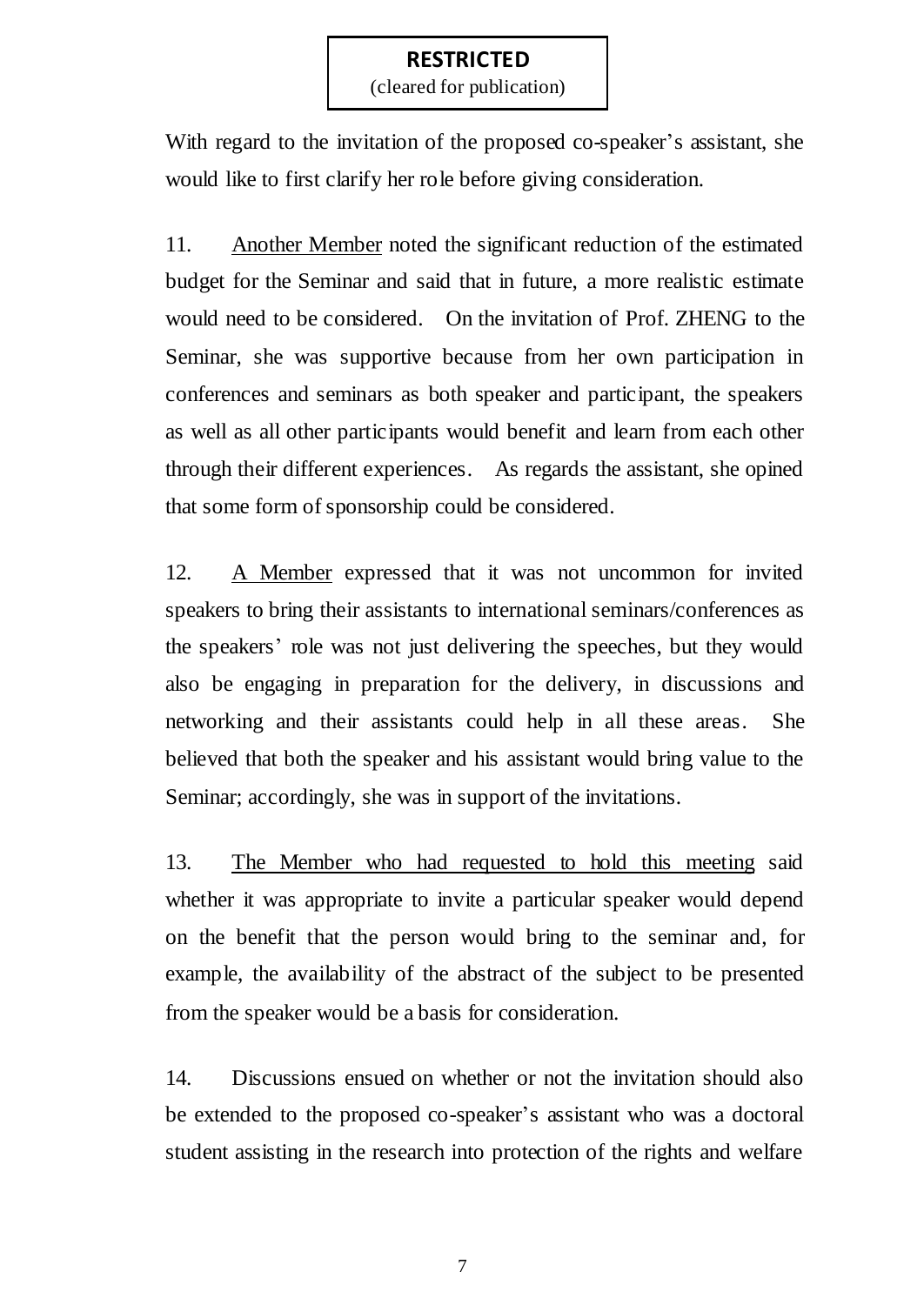(cleared for publication)

of persons with disabilities in various jurisdictions including HKSAR, and whether or not to have the co-speaker's abstract for consideration before granting approval of invitation.

15. A Member emphasized that the Seminar was a very good chance for sharing on national policies that would also affect the welfare of PWDs in Hong Kong, who might also live in or visit the Mainland. In her recent experience where she was invited to speak at a seminar overseas, sponsorship was also provided to her assistant to attend the seminar by the organizer. It was very common for seminar organizers to invite both the guest speakers and their assistants to seminars/conferences. It was considered that all participants would benefit from each other's presence and participation. The provision of financial support to facilitate participants from financially less able countries to attend seminars/conferences was again very common and important to bring in different perspectives, in particular on subjects related to human rights. There would be considerable benefit in cross-cultural exchange of participants coming from all over the world.

16. The Member who requested to hold this meeting reiterated that since EOC was using public money to invite guests to the Seminar, he considered it appropriate to have the abstract for consideration so that Members could know what the speaker was going to say. He considered such a requirement to be very reasonable. In fact, he thought that this requirement should apply to all speakers.

17. In response to a Member's question, C/EOC responded that all invited speakers were requested to provide abstracts of their speeches, though not all had been provided to the EOC as yet. If the invitation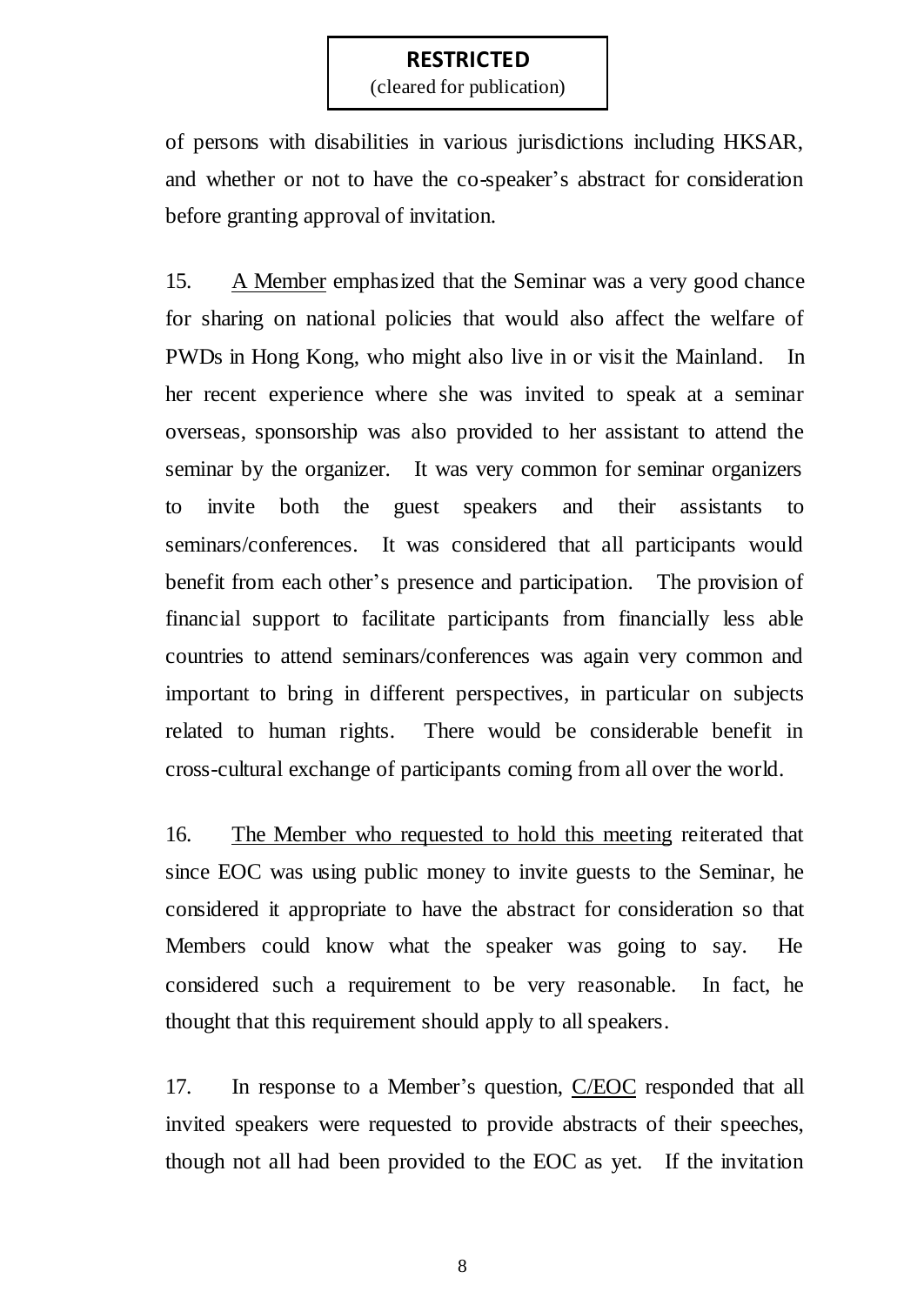(cleared for publication)

for the two proposed guests were approved, the speaker would be requested to provide an abstract of his speech, same as other invited speakers. He added that the EOC was using public money for a good cause. The Seminar would bring about cross-cultural understanding and exchange of views and policies affecting PWDs in various parts of the world.

18. A Member said that all Members' views should be respected and suggested following the established Procedures for Meetings to make a decision.

19. The Member who had requested the holding of this meeting said there was at present insufficient information for him to decide on the issue. He would need to see the abstract of the proposed speaker before giving consideration. In addition, he would not support any sponsorship for the proposed speaker's assistant. If such sponsorship for the assistant were approved, the same should then be offered to all other speakers.

#### *(Dr. LO Wing-lok left the meeting at this juncture)*

20. A Member said that when a proposed speaker had certain expertise and standing in a particular area or subject, it was normal for him/her to be invited to make a presentation at seminars/conferences without the need to provide an abstract of his/her presentation before the invitation. Another Member echoed the same and opined that it might be perceived as a disrespect for the speaker if he/she was asked to submit an abstract before an invitation was extended.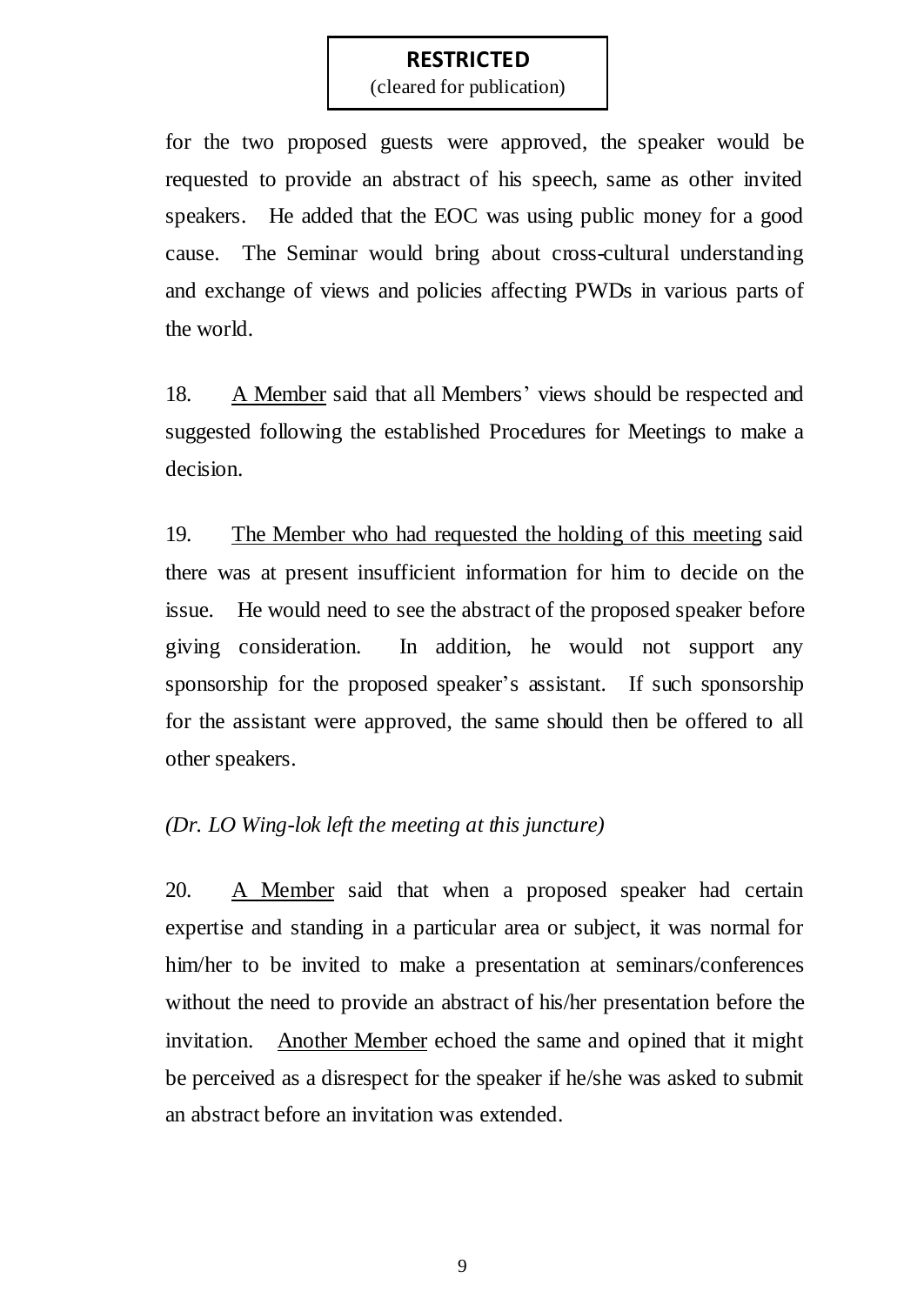(cleared for publication)

21. Another Member also supported that the invitation of a speaker should be considered based on his/her expertise and standing in a particular field but not on the abstract of his/her intended speeches, as a criterion for invitation. He considered that the invitation of speakers should be made with regard to the objective of the Seminar which was explicitly expressed in the title of "Moving Forward, Changing Culture". As such, he was in support of the invitations for all the Mainland participants who would share views from a cross-cultural perspective and enhance the discussions on future initiatives for protecting the rights of PWDs. He also viewed that the EOC had a role to play in helping its counterparts in the Mainland on understanding the subject of discrimination.

22. Having heard all other Members' views, a Member said that he would maintain his original support given on the proposed invitation of the two additional guests. He explained that he earlier on had reservations on the sponsorship for the co-speaker's assistant; however, having heard that it was common practice for invited speakers to bring their assistants to seminars/conferences, he agreed that sponsorship should also be given. Regarding the requirement of asking proposed speakers to provide abstract of speeches for considering whether an invitation was to be extended, he opined that this requirement would not make good sense. He considered that invitations should be made based on the standing and knowledge of the speaker.

23. In response to a Member's earlier suggestion on planning future seminars by reflecting on the current seminar, HPR informed that the planning of the DDO Seminar had actually started in early 2007 and the progress had then been reported in the EOC Meeting held in September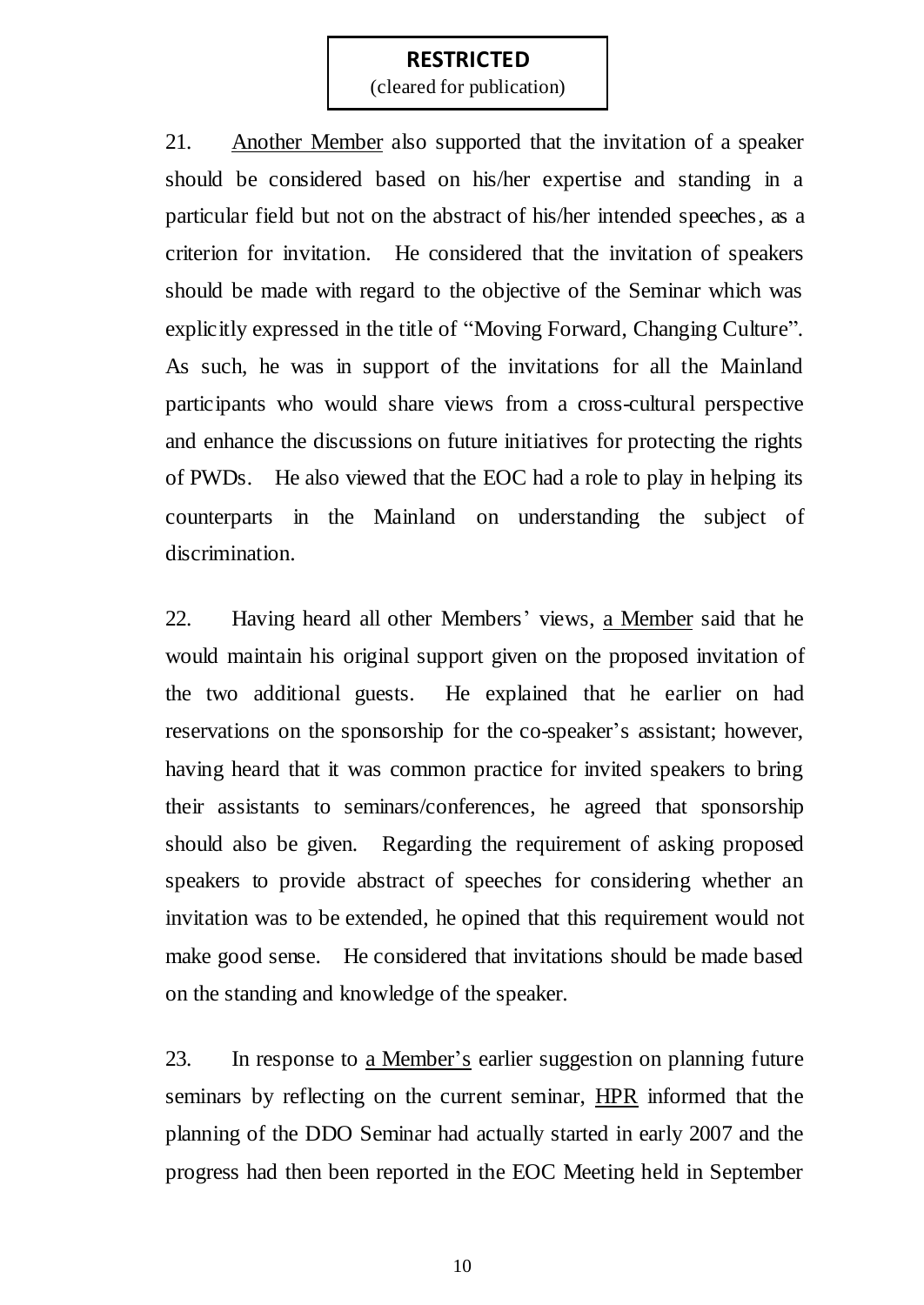(cleared for publication)

2007. At that Meeting, Members were informed that more than 20 speakers were invited to the Seminar and most of them had accepted the invitation and the programme of the Seminar was about to be finalized. However, in the same Meeting, some Members suggested inviting delegates from the Mainland to the Seminar and hence 10 guests from the Mainland were eventually invited following referral by a Member.

24. In response to another Member's question, HPR responded that all the originally invited speakers were local speakers other than the keynote speaker who was from Australia and the local speakers did not require any financial sponsorship for their participation. In addition, all invited speakers had been asked to provide abstracts of their speeches and up to now, 17 of them had provided their abstracts.

25. A Member enquired if it was appropriate to use Prof. ZHENG's title which was "A member of the Standing Committee of the Tenth National People's Congress" in the Seminar in view of its political flavor. Another Member responded that being a member of that Standing Committee, Prof. ZHENG would have influence on the formulation of national policies affecting PWDs in the Mainland and it was one of the reasons for inviting him. Hence, this title should continue be used.

26. Another Member said it would be good to get the Member who had requested to hold this meeting to agree on the proposed invitations. However, if this was not possible, a decision had still to be made, otherwise it would not be worthwhile spending time to discuss the issue.

*(Dr. Edwin CHENG joined the meeting at this juncture and he was briefed by C/EOC and other Members present on the discussions held at*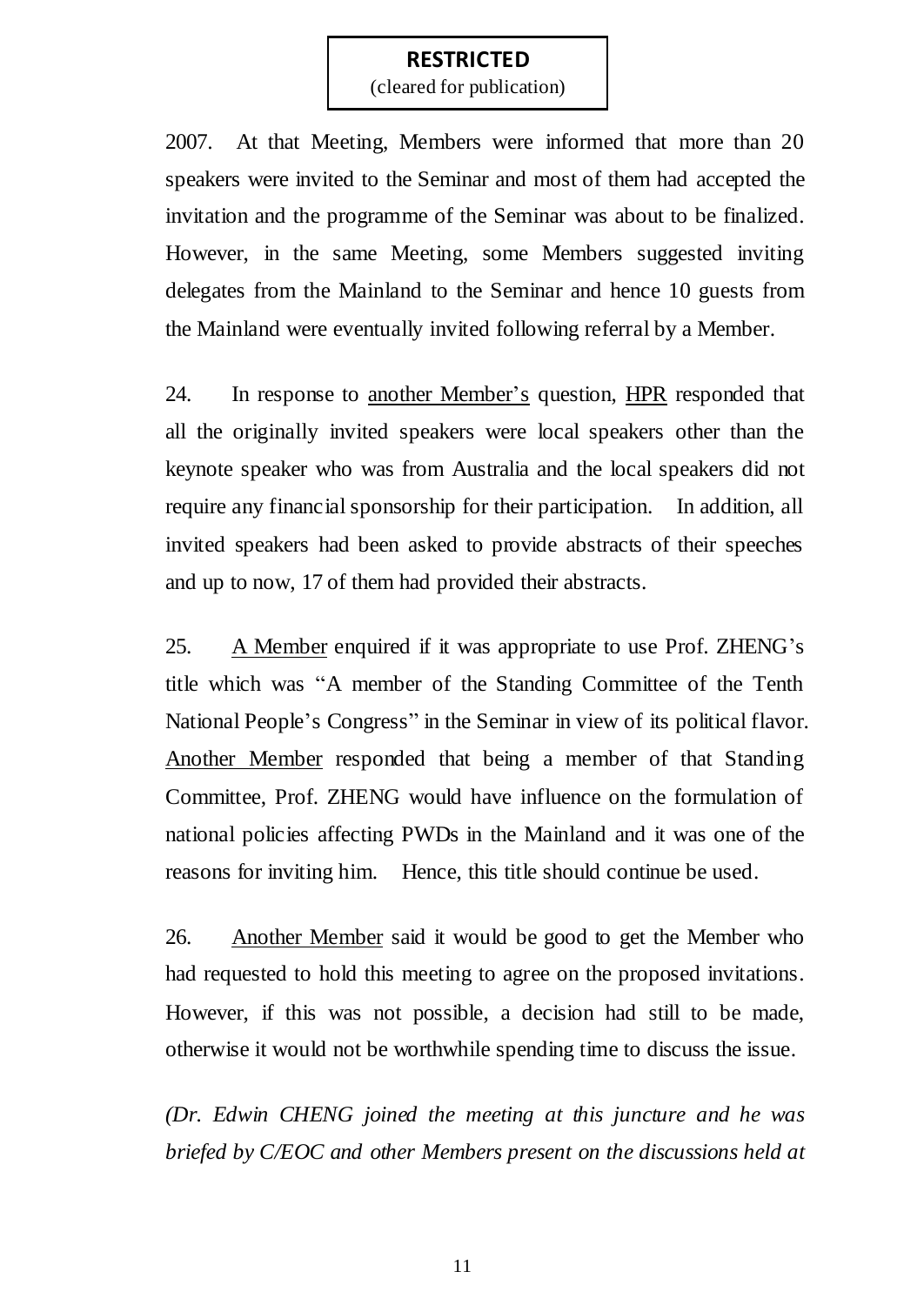(cleared for publication)

*the meeting).* 

27. Having been briefed of the previous discussions at the meeting, the Member who just joined the meeting said that from his own experience on making speeches at seminars/conferences, he would first be invited to deliver a speech on a particular subject and if he accepted the invitation, he would then prepare his speech. It would be impossible the other way round. Another Member responded that if it was the other way round, i.e. invitation to deliver a paper to be dependent on the content of the paper submitted, it would be a situation where the author of a paper concerned wished to attend the seminars/conferences at his/her initiative and present his/her views to participants, but not expert speakers being invited by seminars/conferences organizers to attend the seminars/conferences to provide/share their expert knowledge or experiences on a particular field.

28. After deliberation, the Meeting agreed to consider the following:

- i. Whether or not EOC should invite and sponsor Prof. ZHENG and his assistant to the Seminar, based on HPR's letter dated 4 January 2008;
- ii. Whether Prof. ZHENG should be asked to provide an abstract before consideration given to extending an invitation to him.

29. All Members present in the meeting endorsed 28(i) above to extend an invitation to Prof. ZHENG and his assistant to attend the Seminar and to provide sponsorship for them for this purpose as proposed in HPR's letter dated 4 January 2008. The endorsement was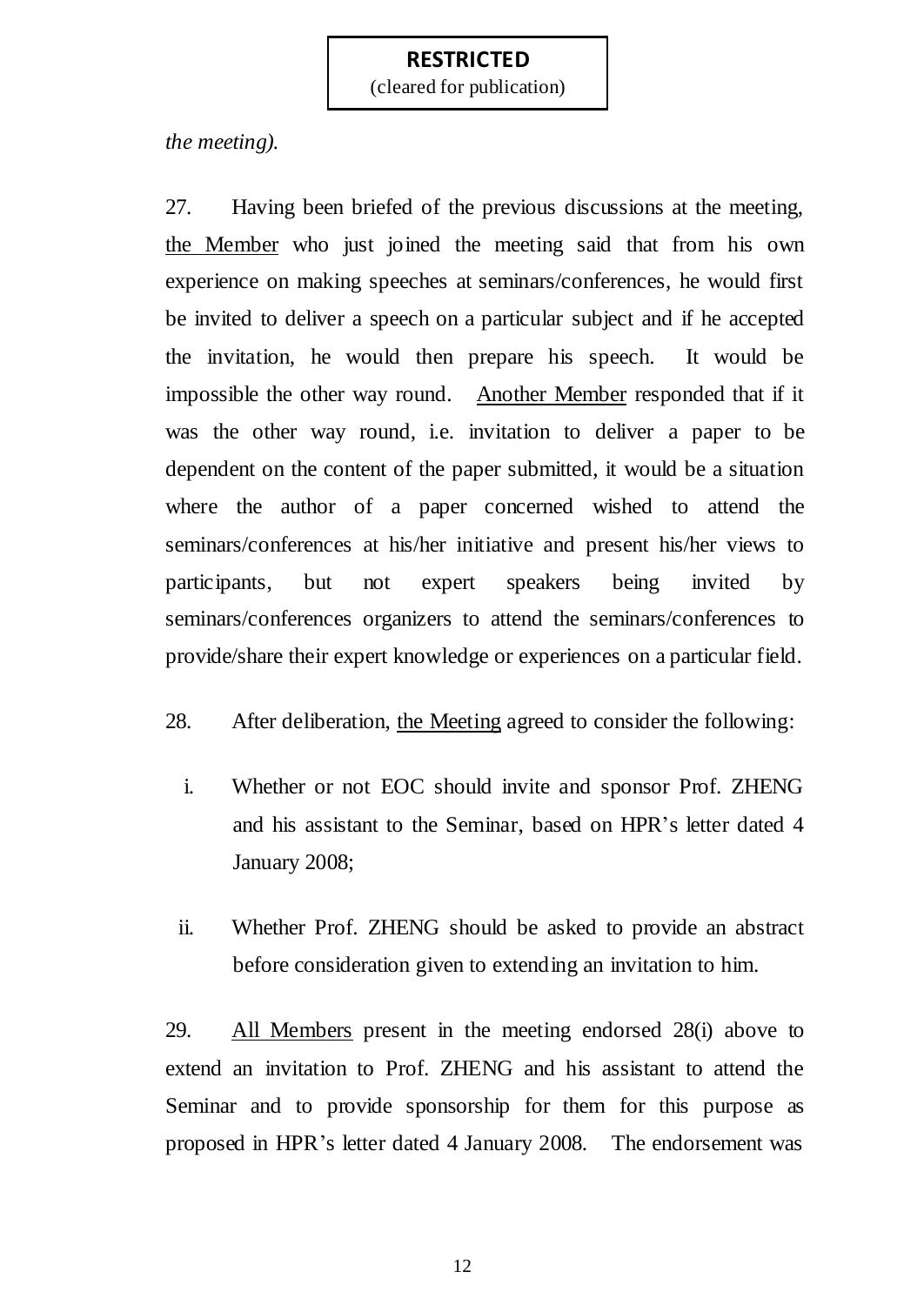(cleared for publication)

the same as their earlier advice in response to HPR's letter dated 4 January 2008. Additionally, it was agreed that Prof. ZHENG would be asked to provide an abstract of his speech after the invitation was extended to him and his assistant. This was the same procedure used for the other invited speakers to the Seminar.

[Post-meeting Note: Both Prof. ZHENG and his assistant had provided their speech/article prior to the Seminar.]

# **III. Any Other Business**

# **Review of Procedures necessitating the convening of a Special Meeting**

30. A Member commented that in the past year, several Special EOC Meetings were convened at the request of one or two Members, often at very short notice. For better use of Members' time, she suggested to review the meeting procedures to consider the circumstances necessitating the convening of a Special Meeting. Other Members echoed agreement and commented that it was opportune to review the procedures, in particular, in a situation where the great majority of Members had casted their votes for a decision via paper circulation; and in another situation where the decision to be made involved a very small expenditure. C/EOC agreed to the suggestion and added that although in certain situations, the expenditure to be incurred in relation to a proposed project might not be high, he would still prefer to have the subject considered in an EOC Meeting to ensure that Members' views were heard and additional explanation or clarification given where necessary.